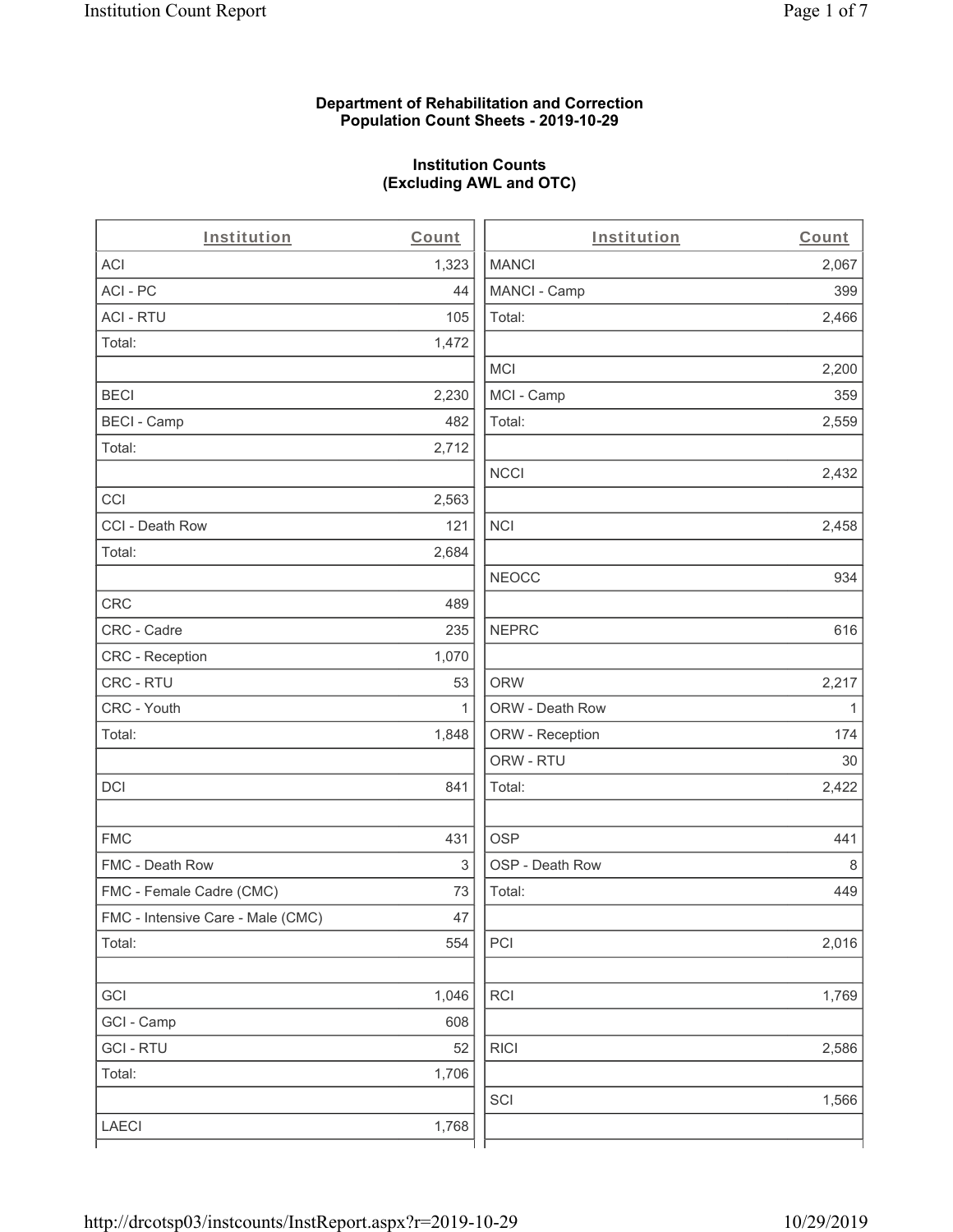|                          |       | <b>SOCF</b>      | 1,227                              |
|--------------------------|-------|------------------|------------------------------------|
| <b>LECI</b>              | 1,949 | SOCF - RTU       | 70                                 |
| LECI - Camp              | 191   | Total:           | 1,297                              |
| Total:                   | 2,140 |                  |                                    |
|                          |       | <b>TCI</b>       | 1,000                              |
| LOCI                     | 2,213 | TCI - Camp       | 437                                |
|                          |       | Total:           | 1,437                              |
| LORCI                    | 186   |                  |                                    |
| LORCI - Cadre            | 115   | <b>TOCI</b>      | 764                                |
| <b>LORCI - Reception</b> | 1,217 | <b>TOCI - PC</b> | 85                                 |
| Total:                   | 1,518 | Total:           | 849                                |
| <b>MACI</b>              | 1,037 | <b>WCI</b>       | 1,254                              |
| MACI - Minimum           | 1,221 | WCI - RTU        | 32                                 |
| Total:                   | 2,258 | Total:           | 1,286                              |
|                          |       |                  | <b>Total Population:</b><br>48,856 |

\* The Total Population includes 30 Offenders with Reason Codes 30 & 31. \*\* The Total Population includes 37 Offenders with Reason Code 0A.

# **Male Population by Security Level (Include AWL and Exclude OTC)**

| Security Level         |                   | <b>Body</b> | AWL | (-OTC) | Total  |
|------------------------|-------------------|-------------|-----|--------|--------|
| <b>Total Level E</b>   |                   | 1,013       | 9   | 6      | 1,016  |
| Total Level 4          |                   | 1,661       | 14  | 13     | 1,662  |
| Total Level 3          |                   | 11,483      | 183 | 156    | 11,510 |
| Total Level 2          |                   | 16,817      | 192 | 135    | 16,874 |
| Total Level 1          |                   | 13,711      | 175 | 104    | 13,782 |
| <b>Total Death Row</b> |                   | 136         |     | 0      | 137    |
|                        | <b>Total Male</b> | 44,821      | 574 | 414    | 44,981 |

#### **Female Population by Institution (Include AWL and Exclude OTC)**

| Institution              | <b>Body</b> | <b>AWL</b> | $-1$ | Total |
|--------------------------|-------------|------------|------|-------|
| <b>DCI</b>               | 841         | 8          | 4    | 845   |
| <b>FMC</b>               | 9           |            |      | 10    |
| FMC - Female Cadre (CMC) | 73          |            |      | 73    |
| <b>NEPRC</b>             | 616         | 12         |      | 621   |
| <b>ORW</b>               | 2,216       | 45         | 31   | 2,230 |
| <b>ORW - Death Row</b>   |             |            |      |       |
|                          |             |            |      |       |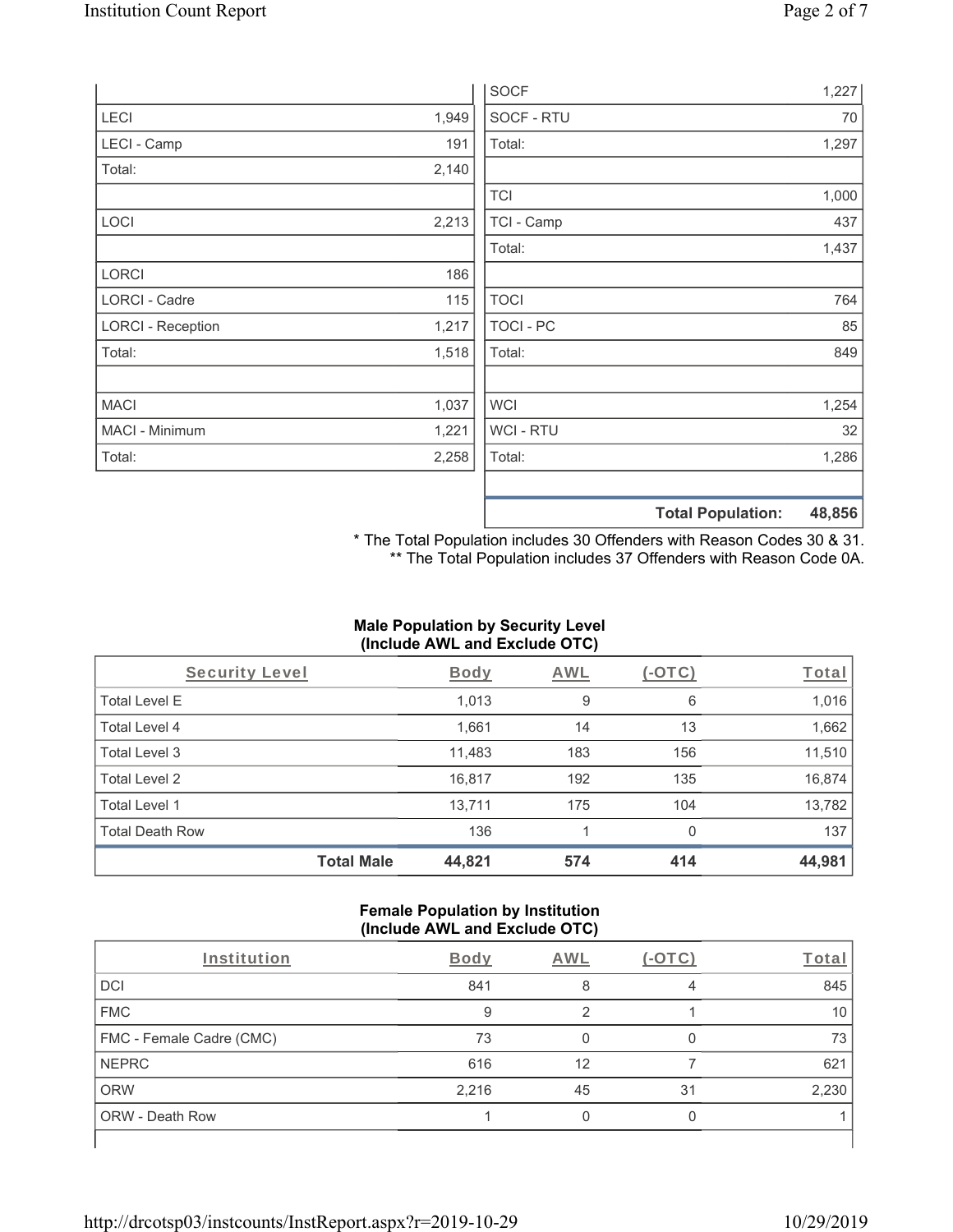| <b>ORW</b> - Reception |                          | 174    | 6   |     | 175    |
|------------------------|--------------------------|--------|-----|-----|--------|
| ORW - RTU              |                          | 30     |     |     | 30     |
|                        | <b>Total Female</b>      | 3.960  | 73  | 48  | 3,985  |
|                        |                          |        |     |     |        |
|                        | <b>Total Population:</b> | 48,781 | 647 | 462 | 48,966 |

#### **Male Population by Institution: Security Level 5 and E (Include AWL and Exclude OTC)**

| <b>WCI</b><br>WCI - RTU | $16$<br>$\overline{7}$ | $\mathbf{1}$<br>$\boldsymbol{0}$ | 1<br>$\mathsf{O}\xspace$  | $16\,$<br>$\overline{7}$ |
|-------------------------|------------------------|----------------------------------|---------------------------|--------------------------|
| <b>TOCI</b>             | 150                    | $\mathbf 1$                      | $\mathbf{1}$              | 150                      |
| <b>TCI</b>              | 1                      | $\mathbf 0$                      | $\mathsf 0$               | $\mathbf{1}$             |
| <b>SOCF</b>             | 423                    | $\ensuremath{\mathsf{3}}$        | $\ensuremath{\mathsf{3}}$ | 423                      |
| <b>RCI</b>              | 10                     | $\mathbf 0$                      | $\mathsf 0$               | $10$                     |
| <b>OSP</b>              | 348                    | $\overline{2}$                   | $\mathsf{O}\xspace$       | 350                      |
| <b>NEOCC</b>            | 12                     | 1                                | $\mathsf 0$               | 13                       |
| <b>MANCI</b>            | $\,6\,$                | $\mathbf 0$                      | $\mathsf 0$               | $\,6$                    |
| MACI                    | 11                     | $\mathbf 0$                      | $\mathsf 0$               | 11                       |
| LORCI                   | 1                      | $\mathbf 0$                      | $\mathsf 0$               | 1                        |
| LECI                    | 13                     | $\mathbf 0$                      | $\mathbf 0$               | 13                       |
| LAECI                   | 1                      | $\mathbf 0$                      | $\mathsf 0$               | 1                        |
| <b>FMC</b>              | $\sqrt{2}$             | $\mathbf 0$                      | $\mathsf 0$               | $\sqrt{2}$               |
| CRC - RTU               | 5                      | $\mathbf 0$                      | $\mathsf{O}\xspace$       | $\,$ 5 $\,$              |
| CRC - Reception         | $\mathfrak{S}$         | $\mathbf 0$                      | $\mathsf{O}\xspace$       | $\sqrt{3}$               |
| CRC                     | 1                      | $\mathbf 0$                      | $\mathsf{O}\xspace$       | 1                        |
| <b>BECI</b>             | $\mathbf 0$            | 1                                | 1                         | $\mathbf 0$              |
| <b>ACI</b>              | 3                      | $\mathbf 0$                      | $\mathsf{O}\xspace$       | $\sqrt{3}$               |
| Institution             | Body                   | <b>AWL</b>                       | $($ -OTC $)$              | Total                    |

### **Male Population by Institution: Security Level 4 (Include AWL and Exclude OTC)**

| Institution                       | Body | AWL | TС | Total |
|-----------------------------------|------|-----|----|-------|
| ACI                               |      |     |    |       |
| CRC                               | 12   |     |    | 12    |
| CRC - RTU                         | 44   |     |    | 11    |
| <b>FMC</b>                        |      |     |    |       |
| FMC - Intensive Care - Male (CMC) |      |     |    |       |
| <b>LAECI</b>                      |      |     |    |       |
|                                   |      |     |    |       |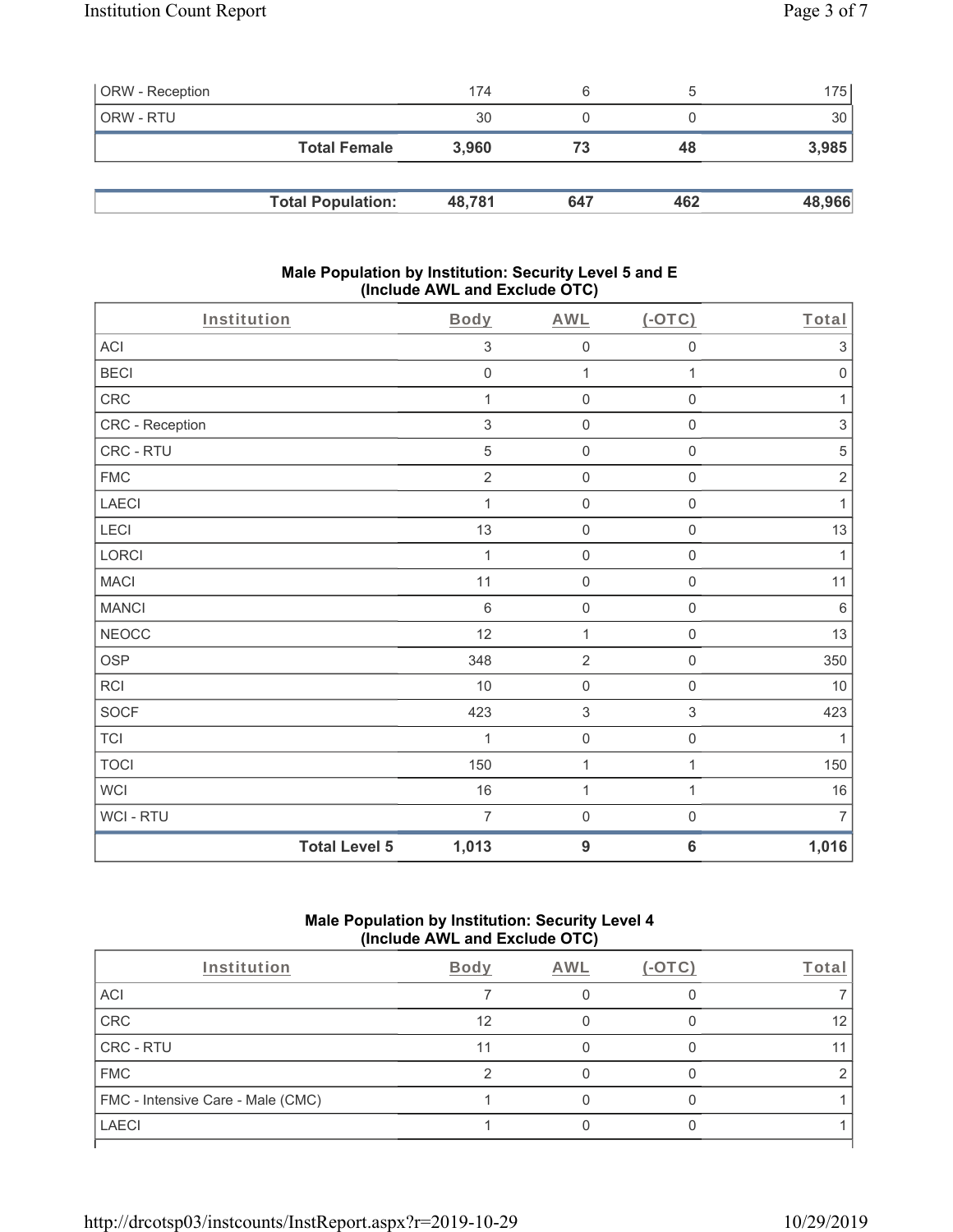| LECI                     | $\,$ 3 $\,$    | $\mathsf{O}\xspace$ | $\overline{0}$   | $\sqrt{3}$     |
|--------------------------|----------------|---------------------|------------------|----------------|
| LOCI                     | $\mathbf 0$    | 4                   | $\overline{4}$   | $\mathbf 0$    |
| LORCI                    | $\mathfrak{S}$ | $\boldsymbol{0}$    | $\mathbf 0$      | $\,$ 3 $\,$    |
| <b>LORCI - Reception</b> | 1              | $\boldsymbol{0}$    | $\mathbf 0$      | 1              |
| <b>MACI</b>              | 21             | $\mathsf{O}\xspace$ | $\mathbf 0$      | 21             |
| <b>MANCI</b>             | 6              | $\mathsf{O}\xspace$ | $\boldsymbol{0}$ | $\,6\,$        |
| <b>NEOCC</b>             | 16             | $\mathbf 0$         | $\mathbf 0$      | 16             |
| OSP                      | 75             | $\overline{1}$      | 1                | 75             |
| <b>RCI</b>               | $\overline{2}$ | $\boldsymbol{0}$    | $\mathbf 0$      | $\overline{2}$ |
| <b>SOCF</b>              | 795            | $\mathbf 5$         | 4                | 796            |
| SOCF - RTU               | 70             | $\boldsymbol{0}$    | $\mathbf 0$      | 70             |
| <b>TCI</b>               | $10$           | $\mathsf{O}\xspace$ | $\mathbf 0$      | $10$           |
| <b>TOCI</b>              | 604            | 4                   | 4                | 604            |
| TOCI - PC                | 14             | $\mathsf{O}\xspace$ | $\mathbf 0$      | 14             |
| <b>WCI</b>               | $\overline{4}$ | $\mathsf{O}\xspace$ | $\mathbf 0$      | 4              |
| <b>WCI-RTU</b>           | 3              | $\mathbf{0}$        | $\Omega$         | 3              |
| <b>Total Level 4</b>     | 1,661          | 14                  | 13               | 1,662          |

### **Male Population by Institution: Security Level 3 (Include AWL and Exclude OTC)**

| Institution                       | <b>Body</b>     | <b>AWL</b>          | (OTC)       | Total          |
|-----------------------------------|-----------------|---------------------|-------------|----------------|
| ACI                               | 19              | $\mathsf{O}\xspace$ | $\mathbf 0$ | 19             |
| ACI-PC                            | 8               | $\mathbf 0$         | $\mathbf 0$ | 8              |
| CRC                               | 319             | $10$                | $10$        | 319            |
| CRC - Cadre                       | 26              | $\mathsf{O}\xspace$ | 0           | 26             |
| CRC - Reception                   | 777             | 16                  | 16          | 777            |
| CRC - RTU                         | 37              | 0                   | 0           | 37             |
| CRC - Youth                       | 1               | $\mathbf 0$         | $\mathsf 0$ | $\mathbf{1}$   |
| <b>FMC</b>                        | 7               | $\mathbf 0$         | $\mathbf 0$ | 7              |
| FMC - Intensive Care - Male (CMC) | $6\phantom{1}6$ | $\mathsf{O}\xspace$ | $\mathbf 0$ | 6              |
| <b>LAECI</b>                      | 11              | $\mathsf{O}\xspace$ | $\mathsf 0$ | 11             |
| LECI                              | 1,825           | 19                  | 15          | 1,829          |
| LOCI                              | 4               | 0                   | 0           | 4              |
| LORCI                             | 53              | 50                  | 48          | 55             |
| LORCI - Cadre                     | 1               | $\mathbf 0$         | $\mathbf 0$ | 1              |
| <b>LORCI - Reception</b>          | 802             | $\mathfrak{S}$      | 3           | 802            |
| <b>MACI</b>                       | 892             | 11                  | 6           | 897            |
| <b>MANCI</b>                      | 1,953           | 27                  | 25          | 1,955          |
| <b>MCI</b>                        | $\overline{2}$  | $\boldsymbol{0}$    | 0           | $\overline{2}$ |
| <b>NCCI</b>                       | 17              | $\overline{0}$      | $\mathbf 0$ | 17             |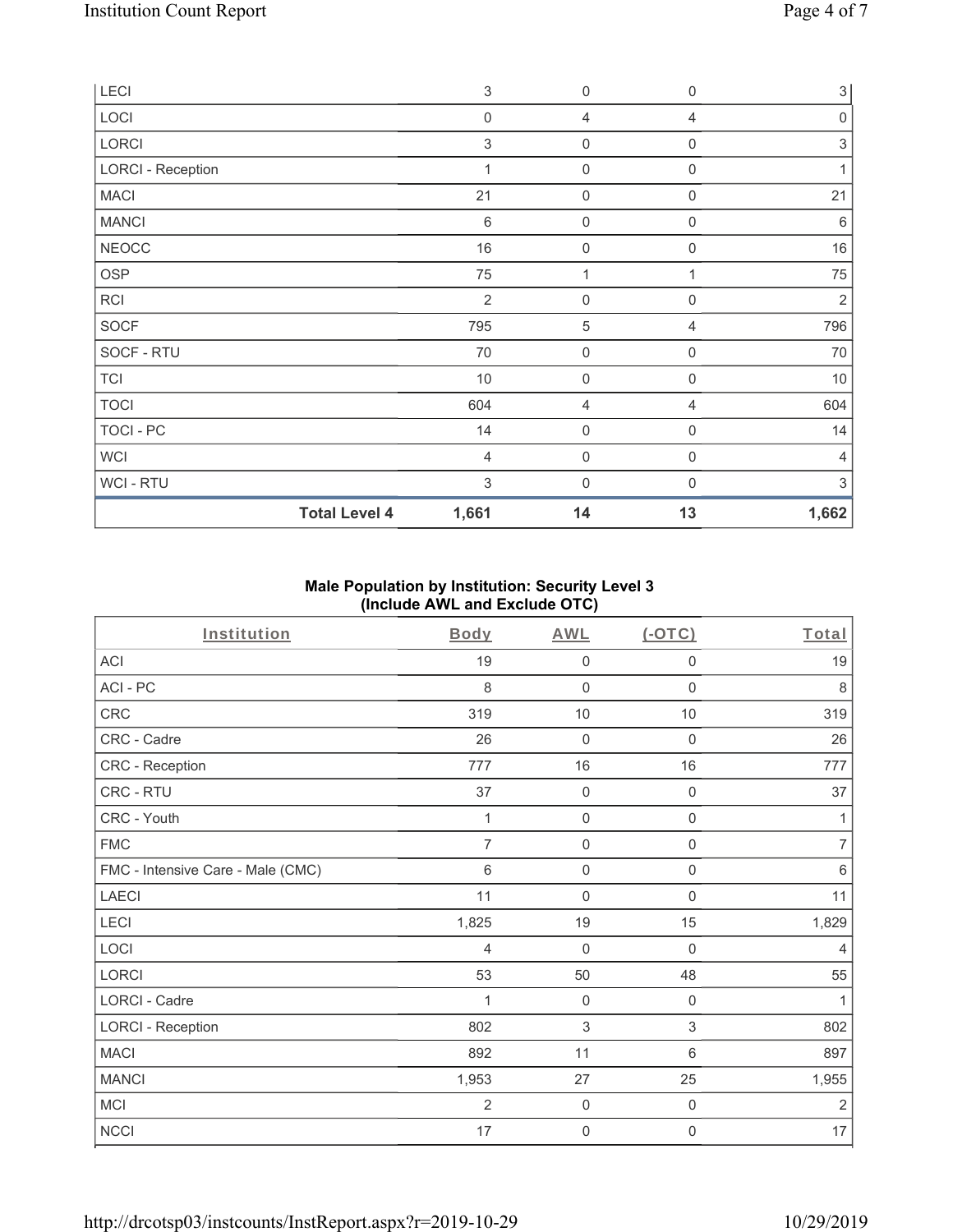| <b>NCI</b>   |                      | $\overline{2}$ | $\mathbf 0$    | $\mathbf 0$    | $\overline{2}$ |
|--------------|----------------------|----------------|----------------|----------------|----------------|
| <b>NEOCC</b> |                      | 888            | 4              | $\overline{2}$ | 890            |
| PCI          |                      | 41             | 3              | $\mathbf 0$    | 44             |
| RCI          |                      | 1,562          | 12             | 11             | 1,563          |
| <b>RICI</b>  |                      | 8              | $\mathbf 0$    | $\mathbf 0$    | 8              |
| SCI          |                      | 6              | 0              | 0              | 6              |
| SOCF         |                      | 4              | $\mathbf 0$    | $\mathbf 0$    | $\overline{4}$ |
| <b>TCI</b>   |                      | 919            | 15             | 10             | 924            |
| <b>TOCI</b>  |                      | 10             | 0              | 0              | 10             |
| TOCI - PC    |                      | 71             | $\mathbf 0$    | $\Omega$       | 71             |
| <b>WCI</b>   |                      | 1,194          | 13             | 10             | 1,197          |
| WCI-RTU      |                      | 18             | $\overline{0}$ | $\Omega$       | 18             |
|              | <b>Total Level 3</b> | 11,483         | 183            | 156            | 11,510         |

#### **Male Population by Institution: Security Level 2 (Include AWL and Exclude OTC)**

| Institution                       | <b>Body</b> | <b>AWL</b>          | (OTC)               | Total        |
|-----------------------------------|-------------|---------------------|---------------------|--------------|
| <b>ACI</b>                        | 745         | $\sqrt{2}$          | 1                   | 746          |
| ACI-PC                            | 26          | $\mathsf{O}\xspace$ | $\mathsf{O}\xspace$ | 26           |
| <b>ACI - RTU</b>                  | 78          | $\mathsf 0$         | $\mathbf 0$         | 78           |
| <b>BECI</b>                       | 1,615       | 16                  | 13                  | 1,618        |
| <b>BECI - Camp</b>                | 1           | $\mathbf 0$         | $\mathsf 0$         | $\mathbf{1}$ |
| CCI                               | 1,998       | 10                  | $\,6\,$             | 2,002        |
| CRC                               | 71          | $\sqrt{5}$          | 5                   | 71           |
| CRC - Cadre                       | 207         | $\mathsf 0$         | $\mathsf{O}\xspace$ | 207          |
| CRC - Reception                   | 175         | $\sqrt{5}$          | 5                   | 175          |
| <b>FMC</b>                        | 10          | $\sqrt{2}$          | $\mathsf{O}\xspace$ | 12           |
| FMC - Intensive Care - Male (CMC) | 12          | $\mathsf 0$         | $\mathbf 0$         | 12           |
| GCI                               | 397         | $\sqrt{2}$          | 1                   | 398          |
| <b>GCI-RTU</b>                    | 40          | $\mathbf 0$         | $\mathbf 0$         | 40           |
| <b>LAECI</b>                      | 1,144       | 23                  | 16                  | 1,151        |
| LECI                              | 108         | $\mathbf 0$         | $\mathbf 0$         | 108          |
| LOCI                              | 1,347       | 11                  | 11                  | 1,347        |
| <b>LORCI</b>                      | 113         | 19                  | 17                  | 115          |
| LORCI - Cadre                     | 113         | $\mathsf{O}\xspace$ | $\mathsf{O}\xspace$ | 113          |
| <b>LORCI - Reception</b>          | 261         | $\overline{4}$      | 3                   | 262          |
| <b>MACI</b>                       | 112         | $\overline{4}$      | $\mathfrak{S}$      | 113          |
| <b>MANCI</b>                      | 79          | $\mathbf 0$         | $\mathsf{O}\xspace$ | 79           |
| <b>MCI</b>                        | 1,690       | 13                  | 9                   | 1,694        |
| <b>NCCI</b>                       | 1,206       | 13                  | 11                  | 1,208        |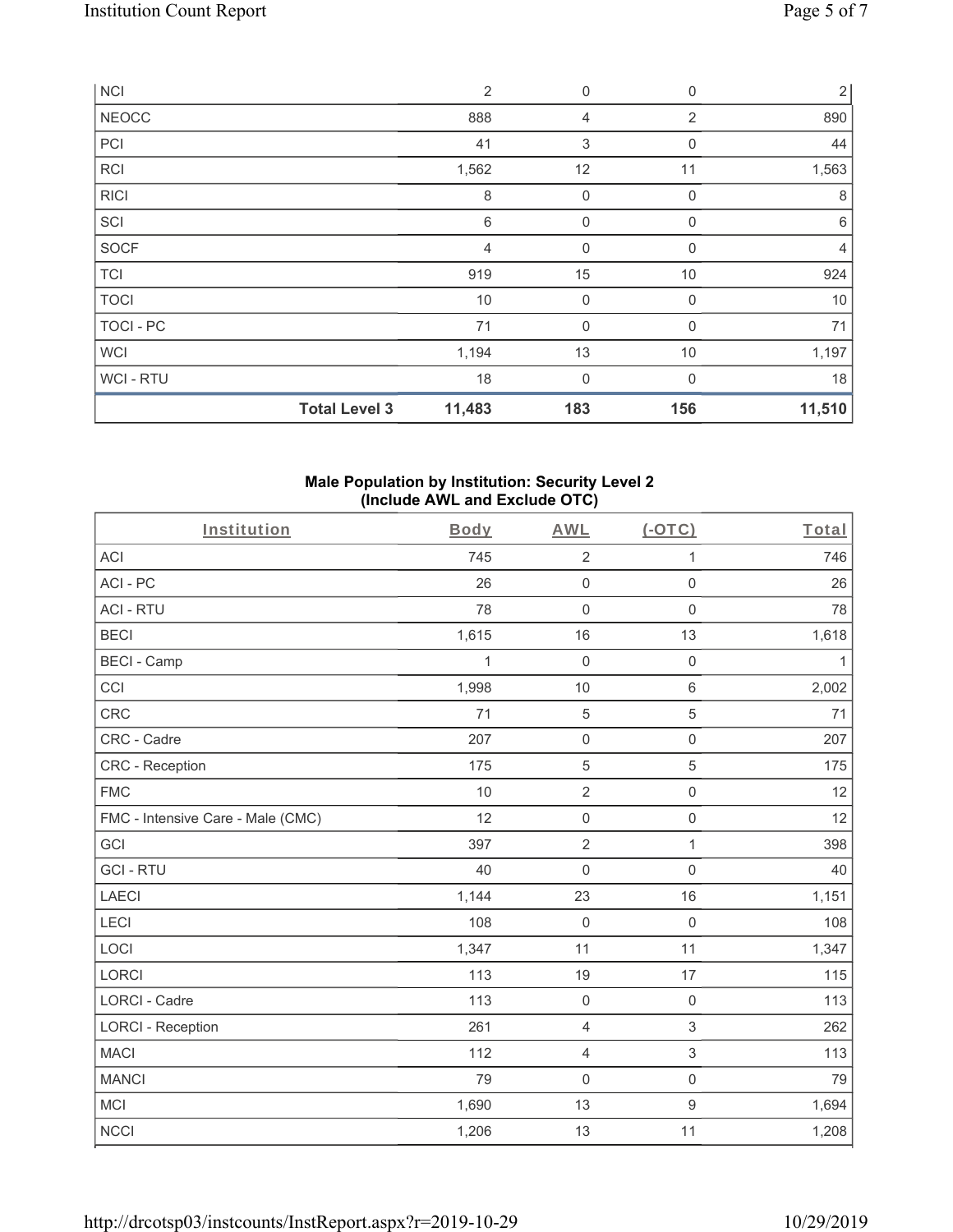|              | <b>Total Level 2</b> | 16,817 | 192         | 135          | 16,874 |
|--------------|----------------------|--------|-------------|--------------|--------|
| <b>WCI</b>   |                      | 40     | $\mathbf 0$ | $\Omega$     | 40     |
| TCI - Camp   |                      | 2      | $\mathbf 0$ | $\mathbf{0}$ | 2      |
| <b>TCI</b>   |                      | 24     | $\mathbf 0$ | 0            | 24     |
| SOCF         |                      | 5      | $\mathbf 0$ | 0            | 5      |
| SCI          |                      | 1,074  | 12          | 8            | 1,078  |
| <b>RICI</b>  |                      | 1,475  | 19          | 10           | 1,484  |
| <b>RCI</b>   |                      | 194    | 0           | 0            | 194    |
| PCI          |                      | 883    | 13          | 0            | 896    |
| <b>NEOCC</b> |                      | 18     | 0           | 0            | 18     |
| <b>NCI</b>   |                      | 1,554  | 19          | 16           | 1,557  |

### **Male Population by Institution: Security Level 1 (Include AWL and Exclude OTC)**

| Institution                       | Body           | <b>AWL</b>          | $(-OTC)$         | Total          |
|-----------------------------------|----------------|---------------------|------------------|----------------|
| <b>ACI</b>                        | 549            | $\overline{2}$      | 1                | 550            |
| ACI-PC                            | 10             | $\mathbf 0$         | $\mathbf 0$      | 10             |
| <b>ACI - RTU</b>                  | 27             | $\mathbf 0$         | $\mathbf 0$      | 27             |
| <b>BECI</b>                       | 614            | 17                  | $\,8\,$          | 623            |
| <b>BECI - Camp</b>                | 480            | $\mathbf{1}$        | $\mathbf 0$      | 481            |
| CCI                               | 564            | $\overline{4}$      | $\mathbf{1}$     | 567            |
| <b>CRC</b>                        | 25             | $\mathsf{O}\xspace$ | $\mathbf 0$      | 25             |
| CRC - Cadre                       | $\overline{2}$ | $\mathbf 0$         | $\mathbf 0$      | $\overline{2}$ |
| <b>CRC</b> - Reception            | 111            | $\,6\,$             | $\,6\,$          | 111            |
| <b>FMC</b>                        | 401            | $\overline{2}$      | $\mathbf{1}$     | 402            |
| FMC - Intensive Care - Male (CMC) | 28             | 1                   | $\mathbf 0$      | 29             |
| GCI                               | 649            | 15                  | $\boldsymbol{9}$ | 655            |
| GCI - Camp                        | 608            | 1                   | $\mathbf{1}$     | 608            |
| <b>GCI-RTU</b>                    | 12             | $\mathbf 0$         | $\mathbf 0$      | 12             |
| <b>LAECI</b>                      | 611            | 13                  | $\boldsymbol{9}$ | 615            |
| LECI                              | $\mathbf 0$    | $\overline{2}$      | $\mathbf{1}$     | $\mathbf{1}$   |
| LECI - Camp                       | 191            | $\mathbf 0$         | $\mathbf 0$      | 191            |
| LOCI                              | 862            | $\,6\,$             | $\overline{5}$   | 863            |
| <b>LORCI</b>                      | 16             | 13                  | 13               | 16             |
| <b>LORCI - Cadre</b>              | $\mathbf{1}$   | $\mathsf{O}\xspace$ | $\mathsf 0$      | 1              |
| <b>LORCI - Reception</b>          | 153            | $\mathbf 0$         | $\mathbf 0$      | 153            |
| MACI - Minimum                    | 1,221          | 14                  | 12               | 1,223          |
| <b>MANCI</b>                      | 23             | 10                  | $\overline{4}$   | 29             |
| MANCI - Camp                      | 399            | $\sqrt{5}$          | $\sqrt{5}$       | 399            |
| <b>MCI</b>                        | 507            | 5                   | $\overline{2}$   | 510            |